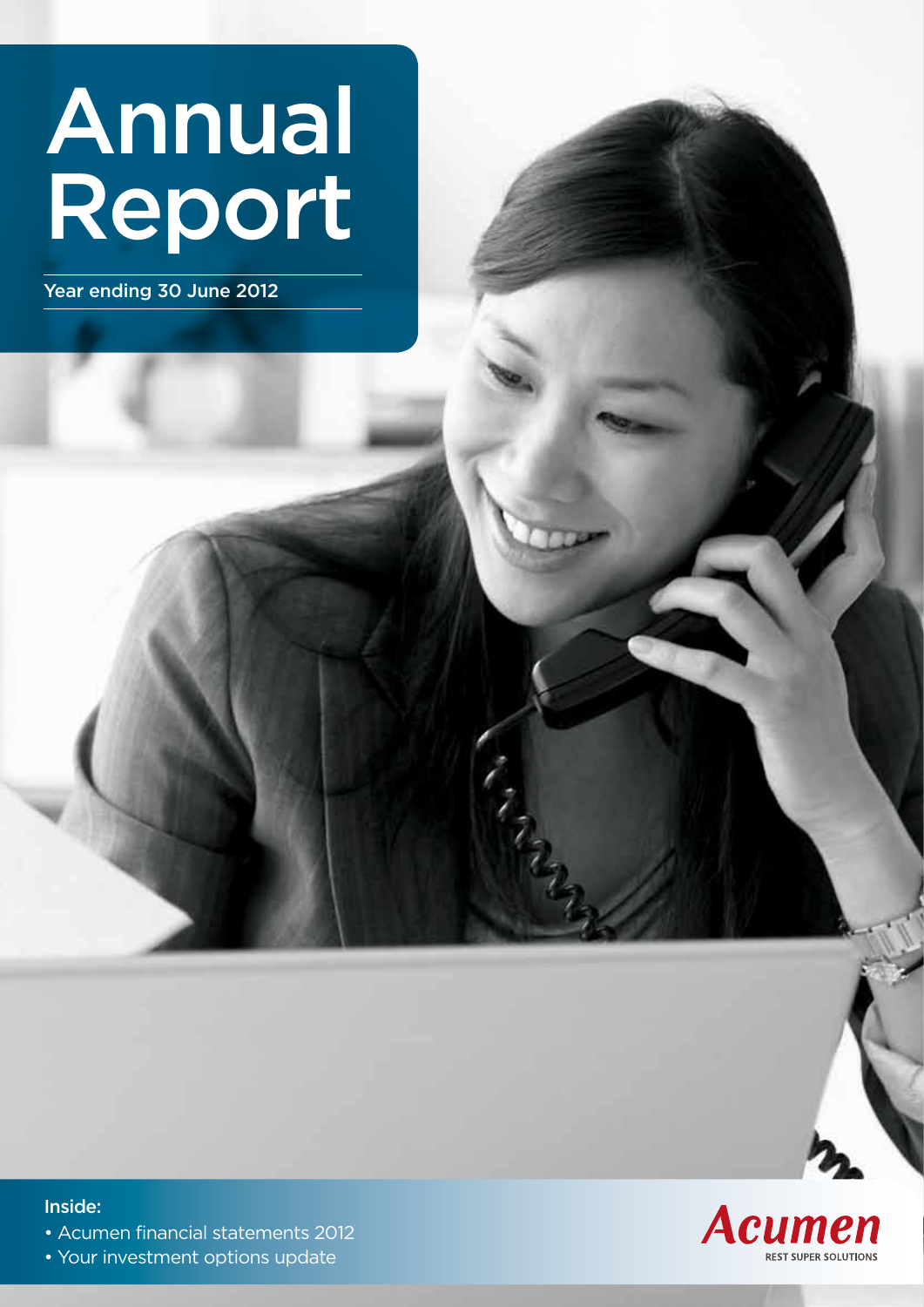



ell, it has certainly been an interesting and challenging year for Acumen and for the Australian superannuation industry.

Australia is embarking on one of the largest reforms to super since the introduction of the superannuation guarantee contributions in the early 90's and we are pleased to have participated in discussion with government and industry on behalf of our members during this time.

The 'Stronger Super' reforms are aimed at making the super system stronger, more efficient and will over time help maximise retirement income for everyone. The reforms include the introduction of MySuper a new, simple and low cost superannuation product to replace default products.

It's been a busy year for all of us here at REST and we remain fully committed to our 1.9 million members, and to helping them achieve successful retirement outcomes.

Yours sincerely,

Damian Hill CEO

### **Stronger Super reforms**

Australia is embarking on one of the most significant reforms to super since the introduction of the super guarantee (SG). The 'Stronger Super' reforms are aimed at making the super system stronger and more efficient and will help maximise retirement income for all Acumen members.

### Key changes that will benefit members include:

- more information about your super contributions from your employer and your super fund so you know how much your employer is paying and when
- changes to the ATO's online Super Seeker service will enable you to search for both lost and active super accounts and combine them into your chosen account
- a new 'MySuper' product as a default fund for employers to pay SG contributions. MySuper products will be simple and low cost to members. REST already meets most of the criteria
- a number of 'back end' improvements to the administration of the super industry which will in turn make it easier for Acumen to look after your super and reduce multiple accounts.
- mandatory data and e-commerce standards to help improve the data and processing across the super industry.

These enhancements are still being developed and will be rolled out between July 2012 and July 2017.

This document forms part of our annual reporting to members for the year ending 30 June 2012. The other part of our annual reporting is your Member statement, Important Information and What's New and Acumen Update.

### Contact Acumen



- $\Box$  Phone: 1300 305 778
- Hours of Operation: 8am to 8pm Monday to Friday AEDT
- **Postal Address: PO Box 350, Parramatta NSW 2124**
- Web: www.acumensuper.com.au

Issued by Retail Employees Superannuation Pty Limited ABN 39 001 987 739 AFSL 240003 Retail Employees Superannuation Trust ABN 62 653 671 394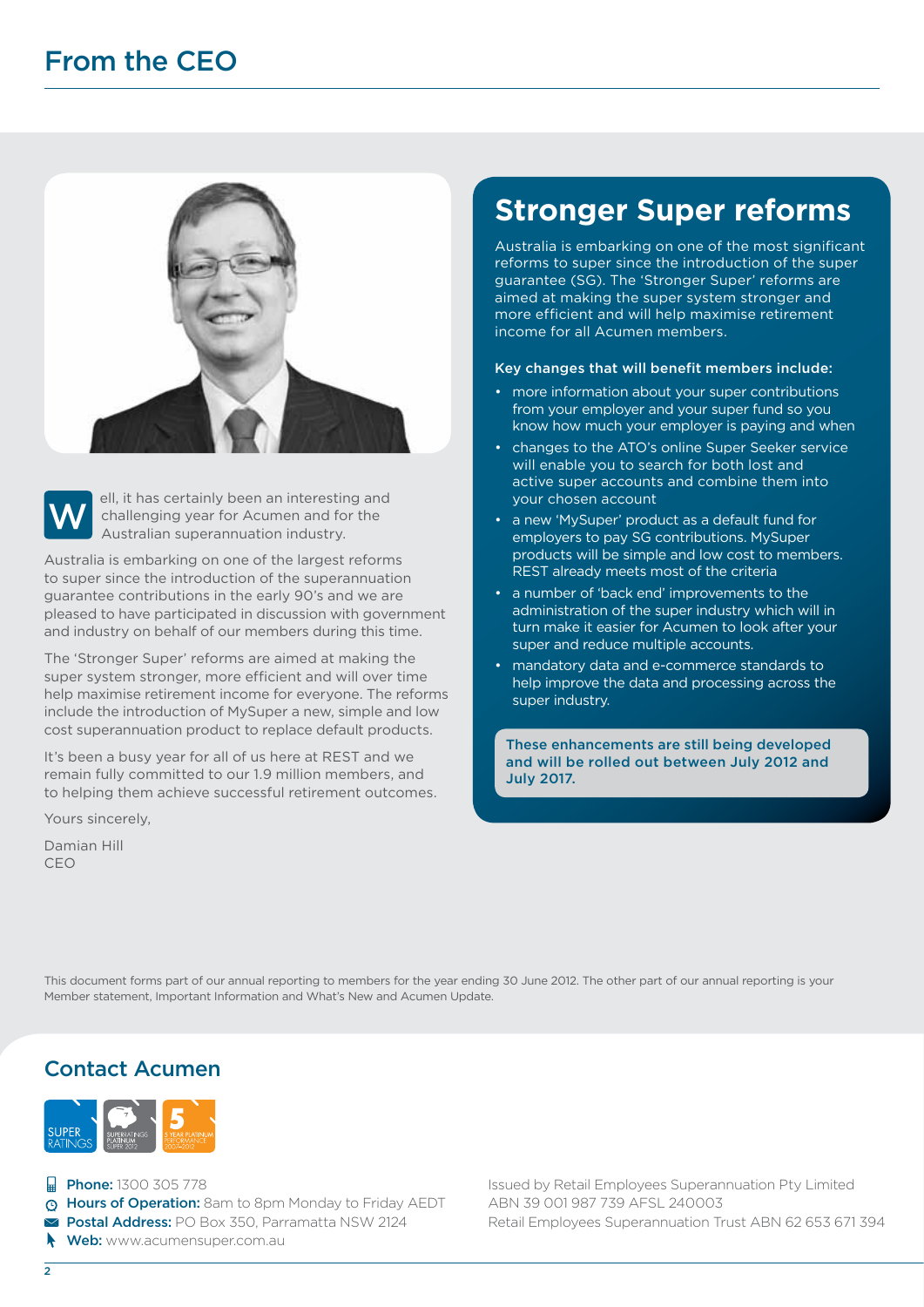### **Statement of net assets**

On this page are the 'Changes in net assets' and 'Statement of net assets' from 2011 to 2012.

The information on this page is an abbreviated version of the full annual financial report, which has been audited by PricewaterhouseCoopers Chartered Accountants.

If you would like a copy of the full financial statements please download a copy at www.acumensuper.com.au under Forms and Publications > Annual Reports > Financials, call **1300 305 779** or write to us at Acumen Super, Locked Bag 5037, Parramatta NSW 2124.

### **Changes in net assets**

|                                                                                               | \$ Million<br>2012<br>2011 |          |  |  |
|-----------------------------------------------------------------------------------------------|----------------------------|----------|--|--|
| Net market value of assets available<br>to pay benefits at beginning of the<br>financial year | 20,444.1                   | 17,581.7 |  |  |
| <b>PLUS</b>                                                                                   |                            |          |  |  |
| Contributions by employers                                                                    | 2.322.8                    | 2,104.6  |  |  |
| Contributions by members                                                                      | 221.6                      | 247.8    |  |  |
| Rollovers into RFST                                                                           | 560.7                      | 513.8    |  |  |
| Net group life proceeds received                                                              | 138.5                      | 103.6    |  |  |
| Interest earned                                                                               | 2.3                        | 2.5      |  |  |
| Group life rebate                                                                             | 0.0                        | O.O      |  |  |
| Other revenue                                                                                 | O.1                        | 0.2      |  |  |
| Investment earnings (including<br>changes in net market values)                               | 396.5                      | 1,808.0  |  |  |
| Total gross income for the year                                                               | 3,642.5                    | 4,780.5  |  |  |
| <b>LESS</b>                                                                                   |                            |          |  |  |
| Benefits paid                                                                                 | 1.309.7                    | 1.078.0  |  |  |
| Administration costs                                                                          | 115.1                      | 101.5    |  |  |
| Investment management charges                                                                 | 81.4                       | 78.1     |  |  |
| Custodian fees                                                                                | 2.6                        | 4.6      |  |  |
| Group life insurance premiums                                                                 | 313.6                      | 269.2    |  |  |
| Taxes                                                                                         | 272.7                      | 386.7    |  |  |
| <b>Total outgoings</b>                                                                        | 2,095.1                    | 1.918.1  |  |  |
| Net market value of assets available to<br>pay benefits at end of the financial year          | 21,991.5                   | 20.444.1 |  |  |

#### **Auditor's approval**

We have audited the financial statements of Retail Employees Superannuation Trust for the year ending 30 June 2012 in accordance with Australian Auditing Standards. In our opinion the information reported in the abridged financial statements is consistent with the annual financial report from which it is derived and upon which we expressed an unqualified audit opinion in our report to the members, dated 14 September 2012. For a better understanding of the scope of our audit, this report should be read in conjunction with our audit report on the annual financial report.

PricewaterhouseCoopers Chartered Accountants **D. Coogan**, Partner

| <b>Statement of net assets</b>                |            |                   |  |  |
|-----------------------------------------------|------------|-------------------|--|--|
|                                               | \$ Million |                   |  |  |
|                                               | 2012       | 2011              |  |  |
| <b>Securities</b>                             |            |                   |  |  |
| Australian listed shares                      | 5.114.5    | 5.289.4           |  |  |
| Australian bonds                              | 1,155.0    | 1,223.7           |  |  |
| Discount securities                           | 2,312.9    | 2,067.1           |  |  |
| Overseas listed shares                        | 4,998.3    | 4,257.8           |  |  |
| Overseas bonds                                | 1.226.8    | 1,099.1           |  |  |
| Other                                         |            |                   |  |  |
| Unlisted trust units (cash)                   | O.O        | 0.0               |  |  |
| Unlisted trust units (property)               | 1.257.1    | 1.013.7           |  |  |
| Unlisted trust units (growth alternatives)    | 1,826.6    | 1,709.0           |  |  |
| Unlisted trust units (defensive alternatives) | 1,037.4    | 990.0             |  |  |
| Unlisted trust units (other)                  | 1,513.1    | 1,309.2           |  |  |
| Derivatives                                   | 326.8      | 755.1             |  |  |
| Cash/other                                    | 926.6      | 846.3             |  |  |
| Direct property                               | 671.4      | 633.2             |  |  |
| <b>Total investments</b>                      | 22,366.5   | 21,193.6          |  |  |
| Amount receivable                             | 135.0      | 138.5             |  |  |
| Other assets                                  | 260.1      | 148.5             |  |  |
| <b>Total assets</b>                           | 22,761.6   | 21,480.6          |  |  |
| <b>LESS</b>                                   |            |                   |  |  |
| Benefits payable                              | 84.7       | 66.4              |  |  |
| Liability for taxation                        | 113.2      | 181.9             |  |  |
| Derivatives                                   | 203.2      | 385.5             |  |  |
| Other liabilities                             | 369.0      | 402.7             |  |  |
| <b>Total liabilities</b>                      | 770.1      | 1,036.5           |  |  |
| <b>NET ASSETS</b>                             |            | 21,991.5 20,444.1 |  |  |

### **Reserves**

The Fund has a number of reserves, including a contingency reserve, capital reserve, group life insurance reserve and administration reserve. As at 30 June 2012, the total reserves were valued at \$156 million. These reserves are maintained and used in accordance with the Fund's reserving policy, such as to meet any contingencies and provide for future capital requirements, or insurance and administration payments. The Fund currently has adequate provisions in its reserves.

#### **Movement in the Fund's reserves**

| Year | \$ Million |
|------|------------|
| 2010 | 59.5       |
| 2011 | 3.3        |
| 2012 | (17.3)     |

The Trustee reserves the right to adjust the crediting rate and/or unit prices in accordance with its reserving policy without prior notice.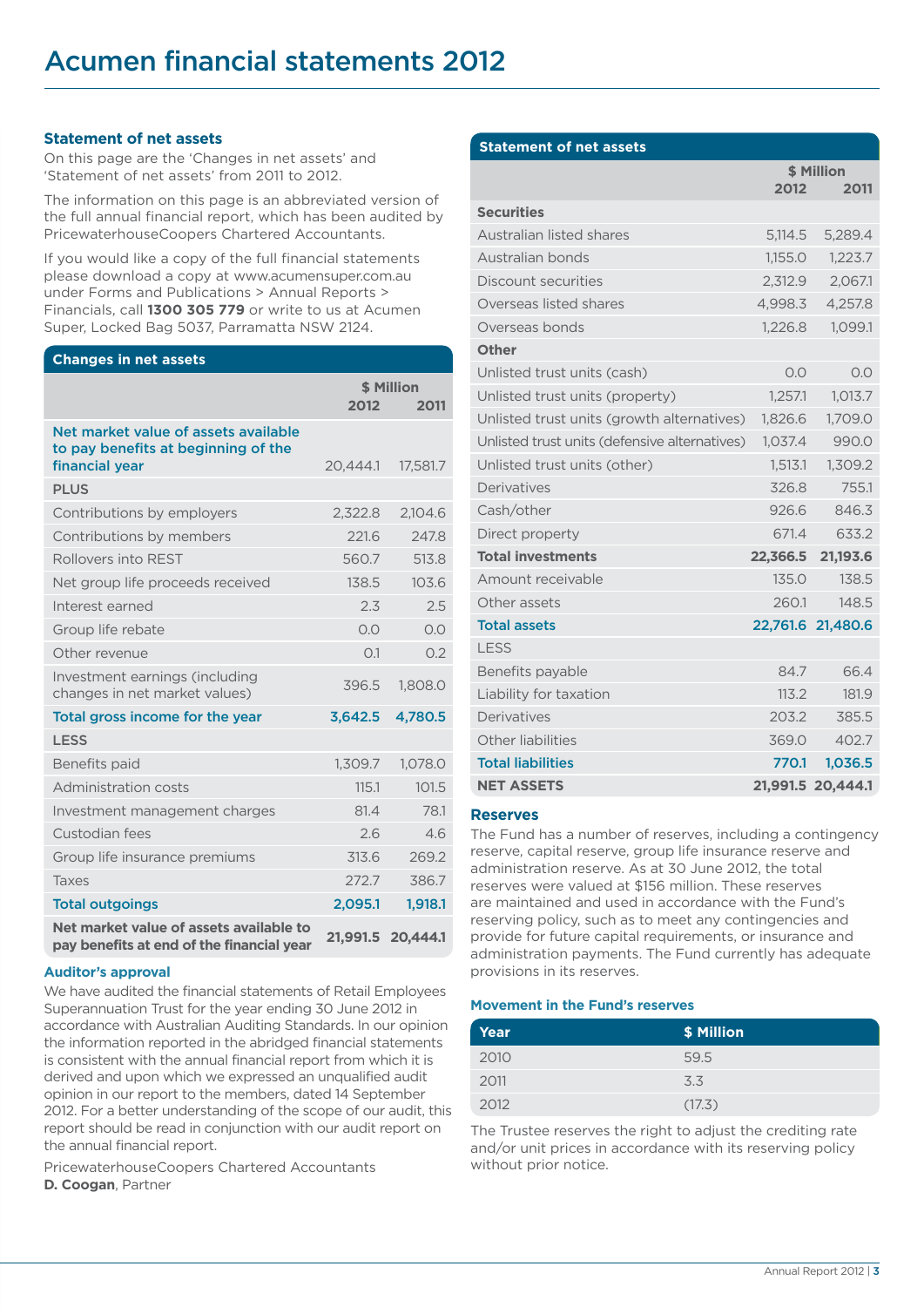Acumen offers 13 investment options to members who have \$1,000 or more to invest. If you have less than \$1,000 in your account, Acumen will invest your money in our Core Strategy investment option unless your employer chooses another investment option as the default option. At Acumen, you can:

- choose not to make an investment choice, in which case you'll be invested in your Plan's default option
- mix and match across all options to create your own portfolio
- choose to invest your current super savings differently to your future contributions
- switch to another option(s). Four switches in each financial year are free. A \$20 fee applies per switch request thereafter.

In addition, it's important to note that:

- your switch will become effective 5 business days after the Trustee receives your request. Where this falls on a weekend or national holiday, your switch will be processed on the next business day
- before switching your investments or leaving the Fund, you should check the current value (in units) of your investment
- if you are in the Core Strategy, you should check the crediting rate that applies prior to leaving.

When looking at Acumen's investment options on pages 6 to 9, it's important to keep in mind the following investment basics:

- your investment in this Fund is not guaranteed. Past performance is not necessarily an indication of future performance
- the value of your investment can rise or fall
- returns are quoted to give an indication of the expected relative performances of the investment options over the long-term
- we will tell you if more than 5% of the Fund's assets are invested in any one investment. On 30 June 2012, the Fund had no more than 5% of the Fund's assets invested in any one investment.

### **What are derivatives?**

We allow our investment managers to use derivatives. Derivatives include futures, options and swap contracts. They are used to protect the value of portfolios against falling prices and to enable managers to change their investment exposure in different markets or sectors without buying or selling the actual securities.

The attraction of derivatives is that they can give investors the same degree of market exposure as the underlying assets, but with much lower transaction costs. The significant risk for these types of investments is that losses may occur where there is an adverse movement in the underlying securities. In the long-term, the use of derivatives is expected to increase the Fund's investment returns and reduce risk, although the effect will vary from year to year.

The Fund imposes on its investment managers strict policies and procedures on their use of derivatives.

### **What is the Standard Risk Measure?**

The Standard Risk Measure is a guide as to the likely number of negative annual returns expected over any 20 year period. The purpose of the Standard Risk Measure is to provide members with a label to assist in comparing investment options both within and across various superannuation funds. Commonly, the higher the volatility, the riskier the option. That's why, over the long run, your time frame is perhaps the most critical component in planning your investments. Members need to ensure they are comfortable with the risks and potential losses associated with their chosen investment options. Good advice from an experienced, well informed financial adviser can help you better understand the risks and potential losses associated with your chosen investment option. The estimations provided by REST for our various investment options are calculated using a number of assumptions about how investment markets are forecast to perform, how much fluctuations in returns there is likely to be and how different asset classes are related.

### **Acumen's Property Option**

Acumen's Property Option has a benchmark allocation of 100% to direct property and unlisted property trusts. These investments are not listed and are not traded frequently in the marketplace, such as the share market. They are effectively an "illiquid" asset, which means that they cannot be bought and sold quickly, and valuations are updated less frequently than is the case for listed investments.

### **Members invested in the Core Strategy investment option**

### **How are returns credited to my account?**

If your super is invested in the Core Strategy, a crediting rate is generally calculated twice weekly. Returns are credited to your account at the end of each financial year or earlier if you leave Acumen or switch out of the Core Strategy. Your credited returns may be positive or negative. Taxes, fees, charges and insurance costs will also affect your account balance.

### **Members not invested in the Core Strategy investment option**

### **What are unit prices and why do my returns fluctuate?**

If you invest in the Structured or Member-tailored Options, your money will purchase a number of units in the investment option(s) of your choice. The number of units purchased depends on the value of the units (called the unit price) at the date of purchase.

The value of your account balance may go up and down, depending on variations to the unit price of your chosen investment option(s) and the amount of taxes, fees, charges and insurance costs applied to your account. Your member statement will show your account balance as a dollar value and as a number of units for the Structured and Membertailored Options.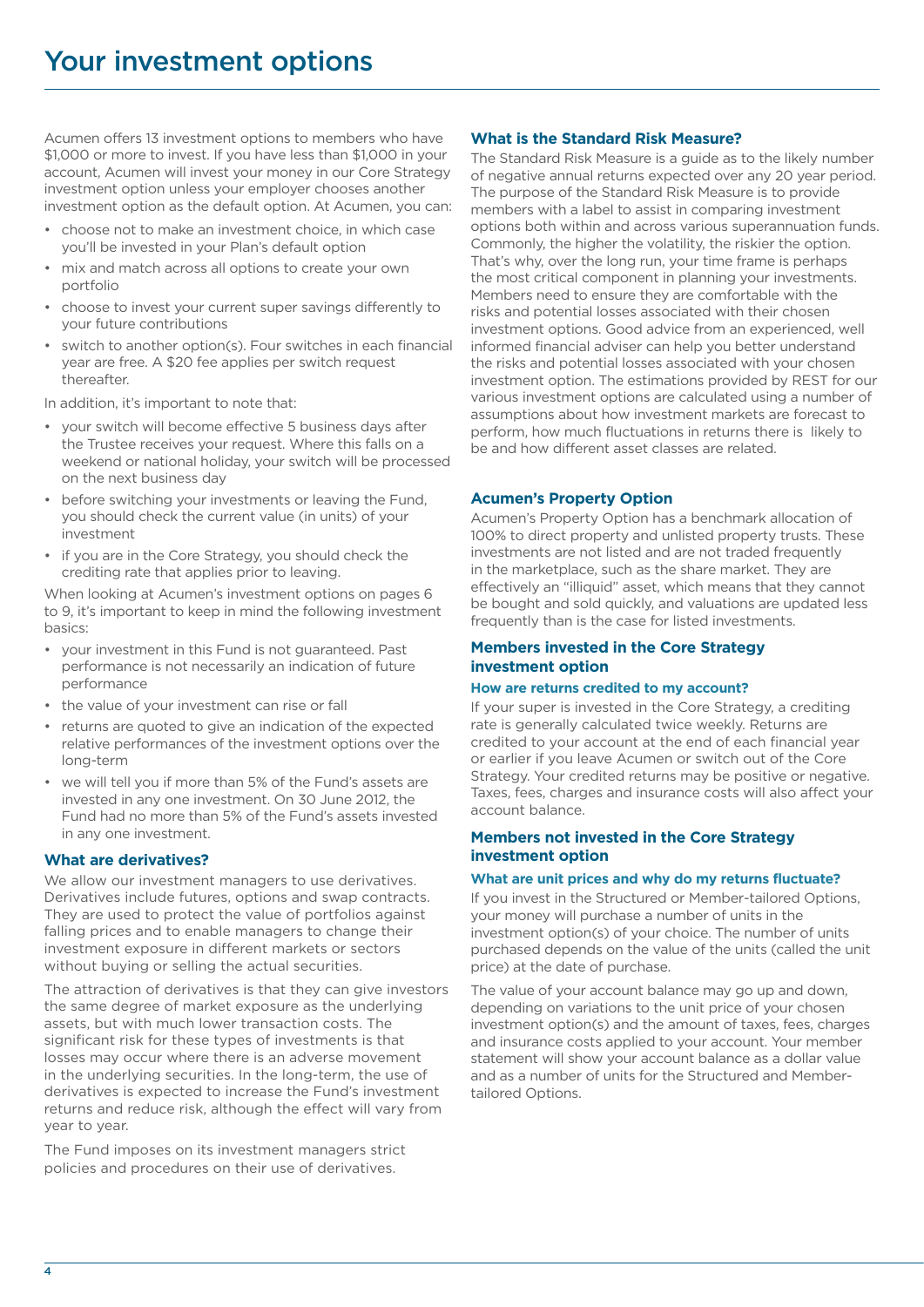### **Who's managing your money?**

The Trustee has carefully selected external investment managers. These investment managers, alongside the Fund's wholly-owned investment manager, Super Investment Management Pty Limited, undertake the day to day management of the Fund's investments.

| Investment managers as at 30 June 2012 |           |
|----------------------------------------|-----------|
|                                        | % Managed |
| Allan Gray Australia                   | 0.4%      |
| <b>AMP Capital Investors</b>           | 2.3%      |
| Apollo                                 | 1.5%      |
| Aurora Investment Management           | 1.3%      |
| <b>Babson Capital</b>                  | 1.9%      |
| <b>Baillie Gifford Overseas Ltd</b>    | 2.5%      |
| <b>Balanced Equity Management</b>      | 6.6%      |
| Bentham                                | 1.6%      |
| <b>Brandes</b>                         | 2.7%      |
| Brandywine                             | 3.9%      |
| Charter Hall                           | 1.3%      |
| <b>Colonial First State</b>            | 6.5%      |
| Cooper Investors                       | 5.0%      |
| <b>Fauchier Partners</b>               | 2.5%      |
| Franklin Templeton                     | 2.0%      |
| <b>Global Thematic Partners</b>        | 1.2%      |
| GMO (Australia)                        | 2.2%      |
| Goldman Sachs                          | 0.4%      |
| GPT                                    | 1.1%      |
| Greencape                              | 2.1%      |
| Holowesko                              | 2.0%      |
| MFS Asset Management                   | 4.9%      |
| Orion Asset Management                 | 2.7%      |
| Paradice Investment Management         | 7.7%      |
| Putnam                                 | 1.2%      |
| Pzena Investment Management            | 2.8%      |
| Renaissance Asset Mgt                  | 0.3%      |
| Super Investment Management*           | 20.8%     |
| <b>Taube Hodson Stonex</b>             | 1.4%      |
| <b>T.Rowe Price</b>                    | 2.4%      |
| <b>UBS</b>                             | 1.6%      |
| Warakirri                              | 0.8%      |
| Wellington                             | 2.4%      |

\* Super Investment Management Pty Ltd ABN 86 079 706 657 (Australian Financial Services Licence Number 240004) is a wholly-owned company of REST. Super Investment Management Pty Limited, like other investment managers of REST, receives a fee for its investment management services, REST deals with Super Investment Management Pty Limited on an arms-length basis.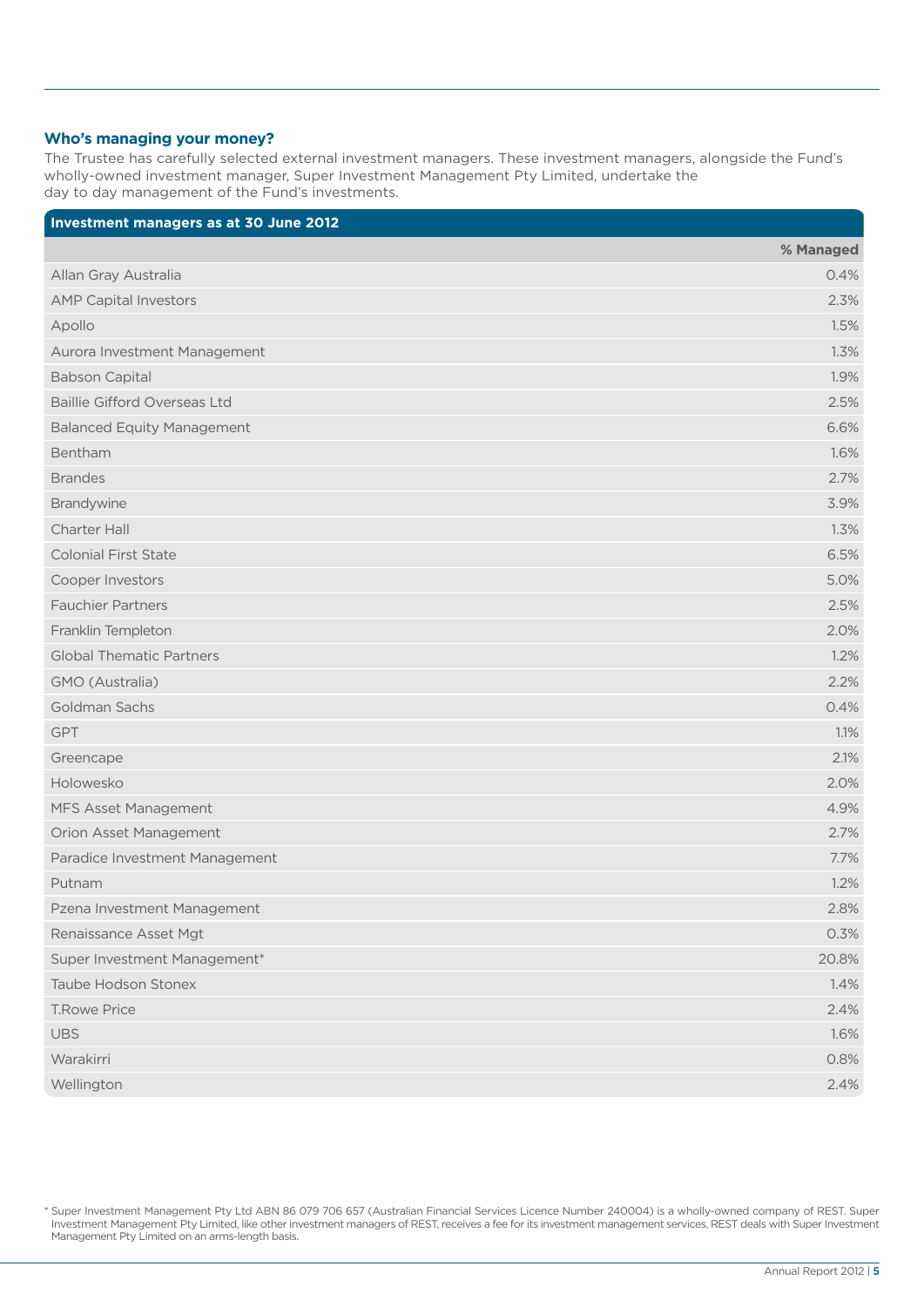### Your investment options (cont).

|                                              | <b>Core Strategy</b>                                                                                                                                                                                                                                                                                                                                                                                                                                                                                                                                                                                                                                                                                        |                              |                                             | <b>Structured options</b>                                                                                                                                                                                                                                                                                                                                                                                                    |            |                                                                                                                                                                                                                                                                                                                                                                                                   |          |  |
|----------------------------------------------|-------------------------------------------------------------------------------------------------------------------------------------------------------------------------------------------------------------------------------------------------------------------------------------------------------------------------------------------------------------------------------------------------------------------------------------------------------------------------------------------------------------------------------------------------------------------------------------------------------------------------------------------------------------------------------------------------------------|------------------------------|---------------------------------------------|------------------------------------------------------------------------------------------------------------------------------------------------------------------------------------------------------------------------------------------------------------------------------------------------------------------------------------------------------------------------------------------------------------------------------|------------|---------------------------------------------------------------------------------------------------------------------------------------------------------------------------------------------------------------------------------------------------------------------------------------------------------------------------------------------------------------------------------------------------|----------|--|
|                                              |                                                                                                                                                                                                                                                                                                                                                                                                                                                                                                                                                                                                                                                                                                             |                              |                                             | <b>Cash Plus</b>                                                                                                                                                                                                                                                                                                                                                                                                             |            | <b>Capital Stable</b>                                                                                                                                                                                                                                                                                                                                                                             |          |  |
| Objective <sup>1</sup>                       | To achieve a balance of risk and<br>Maintain the purchasing power of<br>A stable pattern of returns that<br>the funds invested by earning a<br>return by investing in both growth<br>at the same time maintains a low<br>assets and defensive assets.<br>slightly higher return on cash while<br>probability of a negative return<br>minimising the risk of any capital loss.<br>in any one year.                                                                                                                                                                                                                                                                                                           |                              |                                             |                                                                                                                                                                                                                                                                                                                                                                                                                              |            |                                                                                                                                                                                                                                                                                                                                                                                                   |          |  |
| <b>Target</b><br>return <sup>2</sup>         | $CPI + 3%$ pa over the long-term<br>(rolling 5 year periods).                                                                                                                                                                                                                                                                                                                                                                                                                                                                                                                                                                                                                                               |                              |                                             | Outperform the UBSA Bank<br>Bill Index over the short-term<br>(rolling 2 year periods).                                                                                                                                                                                                                                                                                                                                      |            | CPI + 1% pa over the medium-<br>term (rolling 4 year periods).                                                                                                                                                                                                                                                                                                                                    |          |  |
| <b>Asset</b><br>allocation <sup>3</sup>      | 25% defensive, 75% growth<br>A mix of shares and bonds,<br>property, infrastructure,<br>alternative assets and cash.<br><b>Cash securities</b><br>9% (10%) (0-25%)<br>Bonds<br>10% (10%) (5-75%)<br>Defensive alternatives 5% (5%) (0-25%)<br>Growth alternatives 11.5% (11%) (0-25%)<br>Infrastructure<br>4% (6%) (0-15%)<br>$\blacksquare$ Property<br>8.5% (13%) (0-25%)<br>Australian shares<br>25% (20%) (15-45%)<br>Overseas shares<br>27% (25%) (5-35%)<br>The first percentage value is the actual asset<br>allocation as at 30 June 2012 (as shown in<br>chart). The middle figures in brackets are the<br>asset allocation benchmarks as at 30 June<br>2012. The bold figures in brackets are the |                              | asset allocation ranges as at 30 June 2012. | 100% defensive<br>Cash Plus includes a small<br>allocation to Defensive Alternatives.<br>Cash consists of a portfolio of<br>securities with a low level of<br>interest rate risk (12 months or less),<br>including bank deposits, bank bills,<br>commercial paper and floating<br>rate notes, for example, residential<br>mortgage backed securities.<br>90%<br>$\blacksquare$ Cash securities<br>Defensive alternatives 10% |            | 65% defensive, 35% growth<br>Mainly bonds and cash, with<br>smaller proportions of shares,<br>property, infrastructure and<br>alternative assets.<br>30%<br>$\blacksquare$ Cash securities<br>30%<br>Bonds<br>Defensive alternatives 5%<br>Growth alternatives<br>7%<br>4%<br>Infrastructure<br>6%<br>$\blacksquare$ Property<br>Australian shares<br>8%<br>10%<br>$\blacksquare$ Overseas shares |          |  |
| <b>Time horizon</b>                          | Medium to long: 3 to 5+ years                                                                                                                                                                                                                                                                                                                                                                                                                                                                                                                                                                                                                                                                               |                              |                                             | Short: 1 to 2+ years                                                                                                                                                                                                                                                                                                                                                                                                         |            | Short to medium: 3+ years                                                                                                                                                                                                                                                                                                                                                                         |          |  |
| <b>Standard risk</b><br>measure <sup>4</sup> | Estimated number of negative<br>annual returns over any 20 year<br>period, 3 to less than 4                                                                                                                                                                                                                                                                                                                                                                                                                                                                                                                                                                                                                 |                              |                                             | Estimated number of negative<br>annual returns over any 20 year<br>period, less than 0.5 of a year                                                                                                                                                                                                                                                                                                                           |            | Estimated number of negative<br>annual returns over any 20 year<br>period, 1 to less than 2                                                                                                                                                                                                                                                                                                       |          |  |
| <b>Risk band</b><br>and level <sup>5</sup>   | Risk band 5, Medium to High                                                                                                                                                                                                                                                                                                                                                                                                                                                                                                                                                                                                                                                                                 |                              |                                             | Risk band 1, Very Low                                                                                                                                                                                                                                                                                                                                                                                                        |            | Risk band 3, Low to Medium                                                                                                                                                                                                                                                                                                                                                                        |          |  |
| <b>What this</b>                             |                                                                                                                                                                                                                                                                                                                                                                                                                                                                                                                                                                                                                                                                                                             | Earned Credited <sup>+</sup> |                                             |                                                                                                                                                                                                                                                                                                                                                                                                                              |            |                                                                                                                                                                                                                                                                                                                                                                                                   |          |  |
| option has                                   | 2008                                                                                                                                                                                                                                                                                                                                                                                                                                                                                                                                                                                                                                                                                                        | -4.03% -3.95% 2008           |                                             |                                                                                                                                                                                                                                                                                                                                                                                                                              | 4.90% 2008 |                                                                                                                                                                                                                                                                                                                                                                                                   | 0.38%    |  |
| returned <sup>6</sup>                        | 2009                                                                                                                                                                                                                                                                                                                                                                                                                                                                                                                                                                                                                                                                                                        |                              | -7.62% -7.82% 2009                          |                                                                                                                                                                                                                                                                                                                                                                                                                              | 1.29% 2009 |                                                                                                                                                                                                                                                                                                                                                                                                   | $-2.78%$ |  |
|                                              | 2010                                                                                                                                                                                                                                                                                                                                                                                                                                                                                                                                                                                                                                                                                                        | 11.56%                       | 11.40% 2010                                 |                                                                                                                                                                                                                                                                                                                                                                                                                              | 4.76% 2010 |                                                                                                                                                                                                                                                                                                                                                                                                   | 10.07%   |  |
|                                              | 2011                                                                                                                                                                                                                                                                                                                                                                                                                                                                                                                                                                                                                                                                                                        |                              | 9.63% 9.56% 2011                            |                                                                                                                                                                                                                                                                                                                                                                                                                              | 4.65% 2011 |                                                                                                                                                                                                                                                                                                                                                                                                   | 6.60%    |  |
|                                              | 2012                                                                                                                                                                                                                                                                                                                                                                                                                                                                                                                                                                                                                                                                                                        |                              | 1.01%  0.85%  2012                          |                                                                                                                                                                                                                                                                                                                                                                                                                              | 4.01% 2012 |                                                                                                                                                                                                                                                                                                                                                                                                   | 4.21%    |  |
|                                              | Five year<br>compound<br>average                                                                                                                                                                                                                                                                                                                                                                                                                                                                                                                                                                                                                                                                            |                              |                                             | 1.84% pa 1.73% pa Five year<br>compound<br>average                                                                                                                                                                                                                                                                                                                                                                           |            | 3.91% pa Five year<br>compound<br>average                                                                                                                                                                                                                                                                                                                                                         | 3.60% pa |  |

Investment options with an exposure to the Australian shares asset class may include companies listed in Australia whose legal domicile is overseas. In addition, up to 10% of this asset class may be invested in stocks listed on the New Zealand Stock Exchange.

† Crediting rates have differed from actual earning rates in some years, and for more information visit www.rest.com.au and click on Performance & Investments. 1 Objective – This is the goal or objective of the investment option.

2 Target return – This is what the Trustee uses to determine asset allocation. It is also used to measure if the investment objective is met. It is not a guaranteed rate of return.

3 Asset allocation – For the Core Strategy option, the asset allocation will vary year to year within the ranges shown in brackets. This also means the allocation to defensive assets and growth assets will vary from time to time.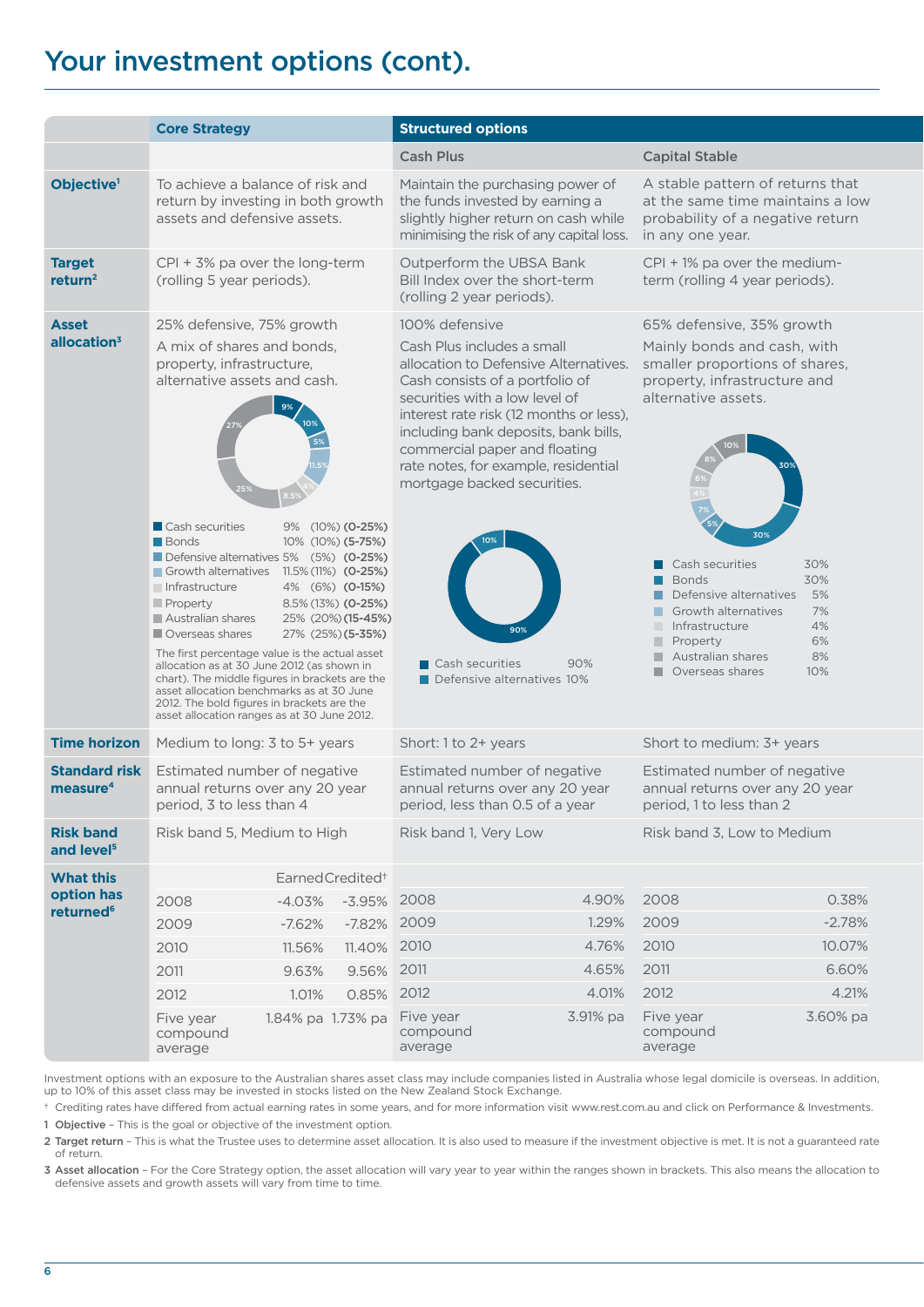| <b>Balanced</b>                                                                                                                                                                                                                                      | <b>Diversified</b>                                                                                                                                                                                                                    | <b>High Growth</b>                                                                                                                                                                                 |
|------------------------------------------------------------------------------------------------------------------------------------------------------------------------------------------------------------------------------------------------------|---------------------------------------------------------------------------------------------------------------------------------------------------------------------------------------------------------------------------------------|----------------------------------------------------------------------------------------------------------------------------------------------------------------------------------------------------|
| A good balance of risk and return<br>by investing in approximately equal<br>proportions of growth assets and<br>defensive assets.                                                                                                                    | Strong returns over the longer term<br>by investing in a diversified mix of<br>assets weighted towards shares and<br>other growth assets.                                                                                             | Maximise returns over the long-term<br>by investing predominantly in<br>growth assets.                                                                                                             |
| $CPI + 2\%$ pa over the medium-term<br>(rolling 4 year periods).                                                                                                                                                                                     | CPI + 3% pa over the long-term<br>(rolling 5 year periods).                                                                                                                                                                           | $CPI + 4%$ pa over the very long-term<br>(rolling 7 year periods).                                                                                                                                 |
| 45% defensive, 55% growth<br>A balanced mix of shares and bonds,<br>property, infrastructure, alternative<br>assets and cash.                                                                                                                        | 20% defensive, 80% growth<br>Mainly shares, property, infrastructure<br>and alternative assets, with some<br>bonds and cash.                                                                                                          | 5% defensive, 95% growth Shares,<br>property, infrastructure and<br>alternative assets.                                                                                                            |
|                                                                                                                                                                                                                                                      |                                                                                                                                                                                                                                       |                                                                                                                                                                                                    |
| $\blacksquare$ Cash securities<br>20%<br><b>Bonds</b><br>20%<br>Defensive alternatives 5%<br>$\blacksquare$ Growth alternatives<br>9%<br>Infrastructure<br>5%<br>8%<br>$\blacksquare$ Property<br>Australian shares<br>15%<br>Overseas shares<br>18% | Cash securities<br>7%<br><b>Bonds</b><br>8%<br>Defensive alternatives 5%<br>Growth alternatives<br>12%<br>Infrastructure<br>7%<br>10%<br>$\blacksquare$ Property<br>Australian shares<br>23%<br>28%<br>$\blacksquare$ Overseas shares | $\blacksquare$ Defensive alternatives 5%<br>Growth alternatives 13%<br>7%<br>$\blacksquare$ Infrastructure<br>12%<br>$\blacksquare$ Property<br>28%<br>Australian shares<br>Overseas shares<br>35% |
| Medium to long: 3 to 5+ years                                                                                                                                                                                                                        | Long: 5+ years                                                                                                                                                                                                                        | Long: 7+ years                                                                                                                                                                                     |
| Estimated number of negative annual<br>returns over any 20 year period, 2 to<br>less than 3                                                                                                                                                          | Estimated number of negative annual<br>returns over any 20 year period, 3 to<br>less than 4                                                                                                                                           | Estimated number of negative annual<br>returns over any 20 year period, 4 to<br>less than 6                                                                                                        |
| Risk band 4, Medium                                                                                                                                                                                                                                  | Risk band 5, Medium to High                                                                                                                                                                                                           | Risk Band 6, High                                                                                                                                                                                  |
|                                                                                                                                                                                                                                                      |                                                                                                                                                                                                                                       |                                                                                                                                                                                                    |
| $-2.93\%$ 2008<br>2008                                                                                                                                                                                                                               | $-6.02\%$ 2008                                                                                                                                                                                                                        | $-8.15%$                                                                                                                                                                                           |
| $-6.25\%$ 2009<br>2009                                                                                                                                                                                                                               | $-10.23\%$ 2009                                                                                                                                                                                                                       | $-12.71%$                                                                                                                                                                                          |
| 11.52% 2010<br>2010                                                                                                                                                                                                                                  | 12.86% 2010                                                                                                                                                                                                                           | 13.72%                                                                                                                                                                                             |
| 2011<br>7.06% 2011                                                                                                                                                                                                                                   |                                                                                                                                                                                                                                       | 7.35%<br>7.28% 2011                                                                                                                                                                                |
| 2012<br>2.78% 2012                                                                                                                                                                                                                                   | 0.94% 2012                                                                                                                                                                                                                            | $-0.39%$                                                                                                                                                                                           |
| Five year<br>compound<br>average                                                                                                                                                                                                                     | 2.23% pa  Five year<br>compound<br>average                                                                                                                                                                                            | 0.61% pa Five year<br>$-0.51%$ pa<br>compound<br>average                                                                                                                                           |
| For all options other than the Core Strategy:                                                                                                                                                                                                        |                                                                                                                                                                                                                                       |                                                                                                                                                                                                    |

• The allocation to an individual asset class may vary by +/- 5% from the benchmark allocation shown, but not below 0% or more than 100% for an individual asset class;

• Where an option does not currently have a benchmark allocation to Cash, an allocation of up to 5% may be introduced; and

• The overall allocation to growth assets and defensive assets may vary by +/- 10% from the allocation shown.

REST's Trustee reserves the right to vary the asset allocations, including the benchmarks and ranges, of all or any of the investment options, introduce new options or close existing options without prior notice.

4 Standard Risk Measure - This is a guide as to the likely number of negative annual returns expected over any 20 year period. See 'What is the Standard Risk Measure?' on page 4.

5 The risk band and risk level is based on the Standard Risk Measure. The Standard Risk Measure ranges across seven risk bands, from 1 (very low risk) to 7 (very high risk).

6 What this option has returned - Returns are quoted at 30 June each year after fees not directly charged to your account and taxes have been deducted. The returns stated are correct as at 30 June 2012. Please note that past performance is not an indication of future performance.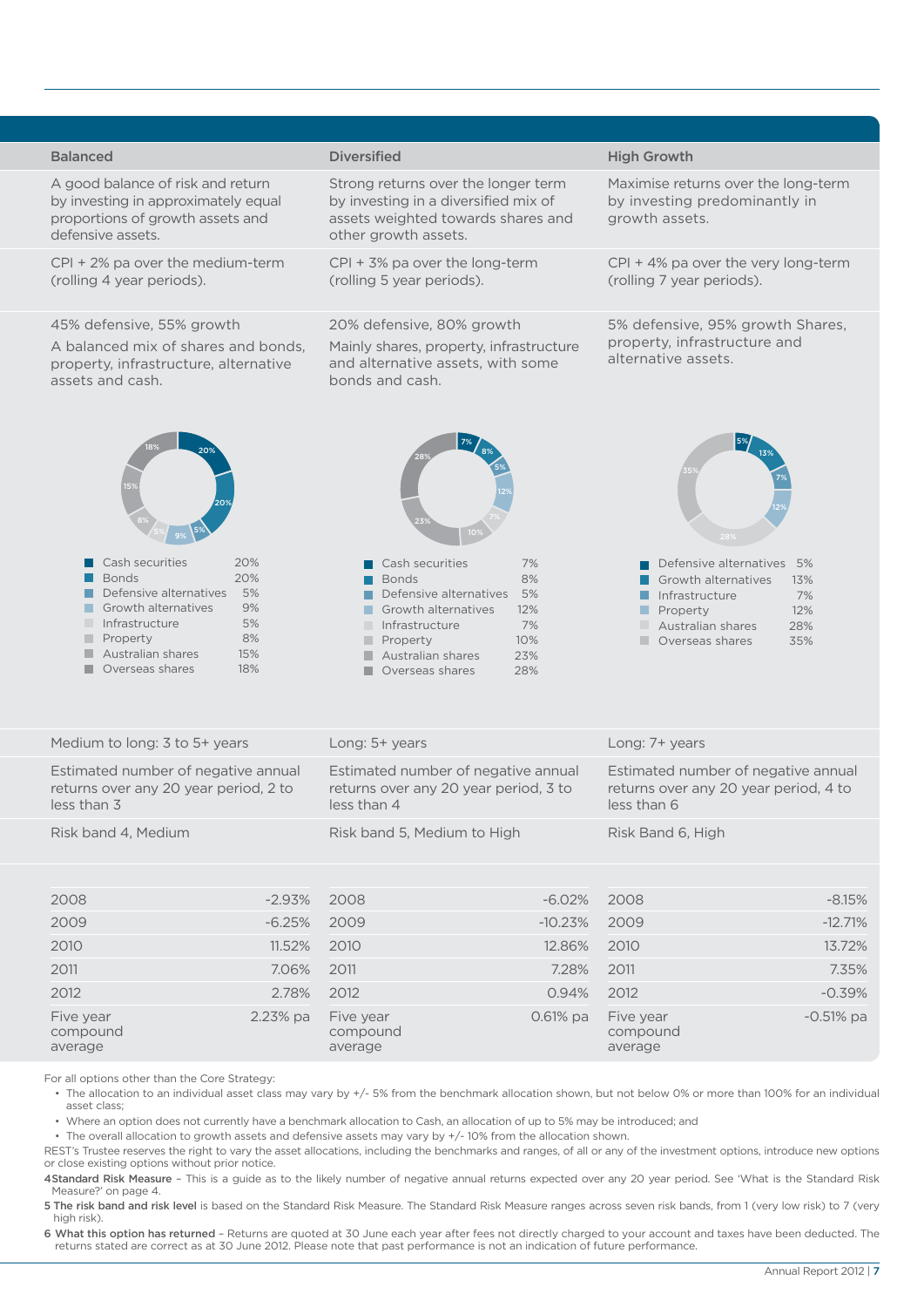### Your investment options (cont).

|                                              | <b>Member-tailored options</b>                                                                                                                                                                                                                                                                                                                                                                                                                                           |                                                                                                                                                                                                                                                |                                  |                                                                                                                                                                                                                                                                                                                             |  |
|----------------------------------------------|--------------------------------------------------------------------------------------------------------------------------------------------------------------------------------------------------------------------------------------------------------------------------------------------------------------------------------------------------------------------------------------------------------------------------------------------------------------------------|------------------------------------------------------------------------------------------------------------------------------------------------------------------------------------------------------------------------------------------------|----------------------------------|-----------------------------------------------------------------------------------------------------------------------------------------------------------------------------------------------------------------------------------------------------------------------------------------------------------------------------|--|
|                                              | <b>Basic Cash</b>                                                                                                                                                                                                                                                                                                                                                                                                                                                        | Cash                                                                                                                                                                                                                                           | <b>Bond</b>                      |                                                                                                                                                                                                                                                                                                                             |  |
| Objective <sup>1</sup>                       | Provide members with the opportunity to construct portfolios that are appropriate to their own particular<br>circumstances. A member's portfolio may be constructed from one or more of the Basic Cash, Cash,<br>Bond, Property, Shares, Australian Shares and Overseas Shares options, as well as from the Structured<br>options and the Core Strategy. This permits the construction of members' portfolios with an extremely<br>wide range of risk/return objectives. |                                                                                                                                                                                                                                                |                                  |                                                                                                                                                                                                                                                                                                                             |  |
| <b>Target</b><br>return <sup>2</sup>         | Match the return of the Reserve<br>Bank cash rate target before<br>tax and before fees over rolling<br>1 year periods.                                                                                                                                                                                                                                                                                                                                                   | Perform in line with the UBSA<br>Bank Bill Index (before tax<br>and after fees) over rolling<br>1 year periods.                                                                                                                                |                                  | Outperform the benchmark<br>return (before tax and after<br>fees) over rolling 2 year periods.<br>The benchmark is calculated<br>using the UBSA Composite<br>Bond Index, UBSA Inflation<br>Linked Bond Index, Citigroup<br>World Government Bond Index<br>(hedged), and Barclays Global<br>Inflation linked Index (hedged). |  |
| <b>Asset</b>                                 | 100% defensive                                                                                                                                                                                                                                                                                                                                                                                                                                                           | 100% defensive                                                                                                                                                                                                                                 | 100% defensive                   |                                                                                                                                                                                                                                                                                                                             |  |
| allocation <sup>3</sup>                      | The portfolio will invest in<br>deposits with, or short-term<br>discount securities (bank bills<br>and negotiable certificates of<br>deposit) issued by, banks rated at<br>least AA- at the time of purchase.<br>It may also invest in short-dated<br>debt issued and guaranteed by<br>the Australian Commonwealth or<br>State Governments, All securities<br>will have a maximum term to<br>maturity of one month.                                                      | A portfolio of securities with<br>a low level of interest rate risk<br>(12 months or less), including<br>bank deposits, bank bills,<br>commercial paper and floating<br>rate notes, for example,<br>residential mortgage backed<br>securities. | overseas debt securities         | A mixture of Australian and<br>issued by Governments, semi-<br>government authorities and<br>companies. Bonds typically have<br>a fixed coupon paid on a regular<br>basis and are exposed to both<br>interest rate risk (the impact that<br>changing interest rates have on<br>bond values) and default risk.               |  |
|                                              | $\blacksquare$ Cash securities<br>100%                                                                                                                                                                                                                                                                                                                                                                                                                                   | $\Box$ Cash securities<br>100%                                                                                                                                                                                                                 | Bonds                            | 100%                                                                                                                                                                                                                                                                                                                        |  |
|                                              | <b>Time horizon</b> Very short: less than three months Short: 1 to 2 years                                                                                                                                                                                                                                                                                                                                                                                               |                                                                                                                                                                                                                                                | Short to medium: 3+ years        |                                                                                                                                                                                                                                                                                                                             |  |
| <b>Standard risk</b><br>measure <sup>4</sup> | Estimated number of negative<br>annual returns over any 20 year<br>period, less than 0.5 of a year                                                                                                                                                                                                                                                                                                                                                                       | Estimated number of negative<br>annual returns over any 20 year<br>period, less than 0.5 of a year                                                                                                                                             |                                  | Estimated number of negative<br>annual returns over any 20 year<br>period, 3 to less than 4                                                                                                                                                                                                                                 |  |
| <b>Risk band</b><br>and level <sup>5</sup>   | Risk band 1, Very Low                                                                                                                                                                                                                                                                                                                                                                                                                                                    | Risk band 1, Very Low                                                                                                                                                                                                                          |                                  | Risk band 5, Medium to High                                                                                                                                                                                                                                                                                                 |  |
| <b>What this</b><br>option has               | The Basic Cash option was<br>introduced on 1 October 2009                                                                                                                                                                                                                                                                                                                                                                                                                | 2008<br>5.00%                                                                                                                                                                                                                                  | 2008                             | 3.95%                                                                                                                                                                                                                                                                                                                       |  |
| returned <sup>6</sup>                        | 2010                                                                                                                                                                                                                                                                                                                                                                                                                                                                     | 3.09% 2009<br>1.92%                                                                                                                                                                                                                            | 2009                             | 4.54%                                                                                                                                                                                                                                                                                                                       |  |
|                                              | 4.17%<br>2011                                                                                                                                                                                                                                                                                                                                                                                                                                                            | 4.64%<br>2010                                                                                                                                                                                                                                  | 2010                             | 12.44%                                                                                                                                                                                                                                                                                                                      |  |
|                                              | 3.78%<br>2012                                                                                                                                                                                                                                                                                                                                                                                                                                                            | 4.63%<br>2011                                                                                                                                                                                                                                  | 2011                             | 6.90%                                                                                                                                                                                                                                                                                                                       |  |
|                                              |                                                                                                                                                                                                                                                                                                                                                                                                                                                                          | 2012<br>3.92%                                                                                                                                                                                                                                  | 2012                             | 8.86%                                                                                                                                                                                                                                                                                                                       |  |
|                                              | The three years<br>compound<br>average was                                                                                                                                                                                                                                                                                                                                                                                                                               | 3.68% pa Five year<br>4.01% pa<br>compound<br>average                                                                                                                                                                                          | Five year<br>compound<br>average | 7.29% pa                                                                                                                                                                                                                                                                                                                    |  |

Investment options with an exposure to the Australian shares asset class may include companies listed in Australia whose legal domicile is overseas. In addition, up to 10% of this asset class may be invested in stocks listed on the New Zealand Stock Exchange.

1 Objective – This is the goal or objective of the investment option.

2 Target return - This is what the Trustee uses to determine asset allocation. It is also used to measure if the investment objective is met. It is not a quaranteed rate of return.

3 Asset allocation – For the Core Strategy option, the asset allocation will vary year to year within the ranges shown in brackets. This also means the allocation to defensive assets and growth assets will vary from time to time.

For all options other than the Core Strategy:

• The allocation to an individual asset class may vary by +/- 5% from the benchmark allocation shown, but not below 0% or more than 100% for an individual asset class;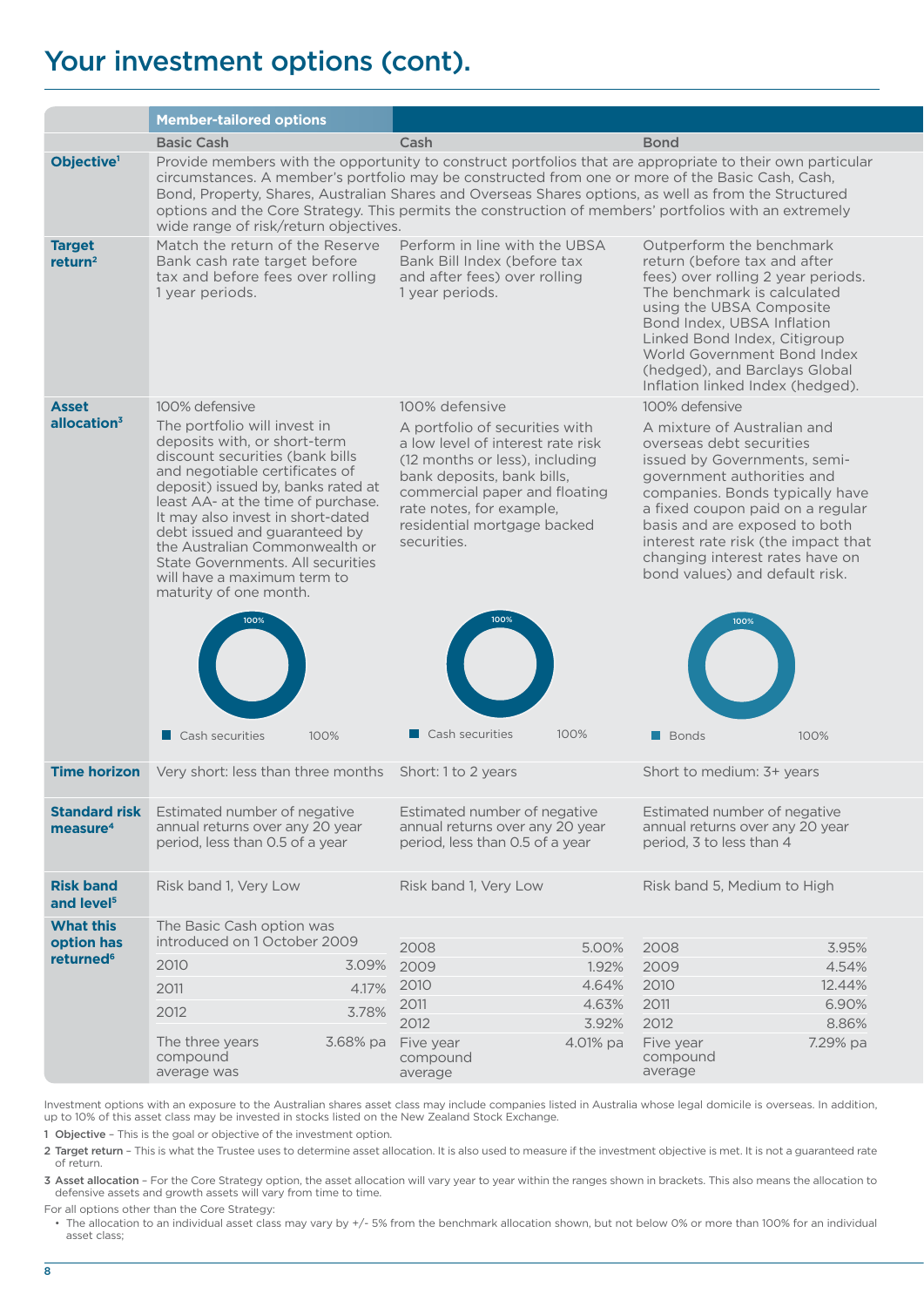

• Where an option does not currently have a benchmark allocation to Cash, an allocation of up to 5% may be introduced; and

• The overall allocation to growth assets and defensive assets may vary by +/- 10% from the allocation shown.

REST's Trustee reserves the right to vary the asset allocations, including the benchmarks and ranges, of all or any of the investment options, introduce new options or close existing options without prior notice.

4 Standard Risk Measure - This is a guide as to the likely number of negative annual returns expected over any 20 year period. See 'What is the Standard Risk Measure?' on page 4.

5 The risk band and risk level is based on the Standard Risk Measure. The Standard Risk Measure ranges across seven risk bands, from 1 (very low risk) to 7 (very high risk).

6 What this option has returned - Returns are quoted at 30 June each year after fees not directly charged to your account and taxes have been deducted. The returns stated are correct as at 30 June 2012. Please note that past performance is not an indication of future performance.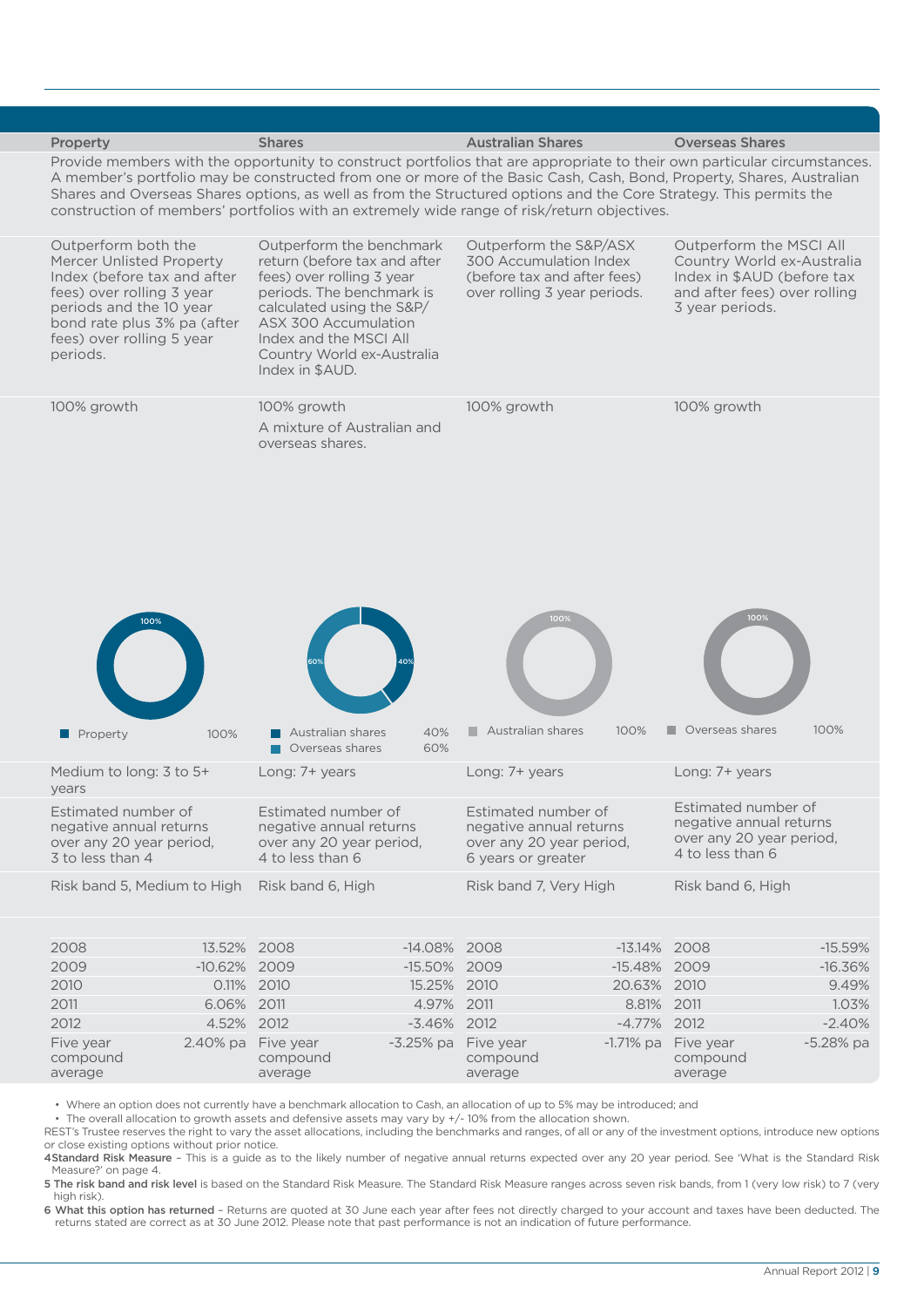### **Who's in charge?**

An eight-member Board of Directors meet regularly to discuss a range of issues relating to the management of REST and the investment of members' money. They are the Directors of the Fund's Trustee company, Retail Employees Superannuation Pty Limited ABN 39 001 987 739. The Trustee's job is to manage the Fund on your behalf. The Directors receive no payment for their duties and neither does the Trustee company.

Of the eight Directors, four represent employees and are nominated by the Shop Distributive and Allied Employees Association (SDA). The other four Directors are nominated by and represent employers, including three major employers participating in REST, and the Australian National Retailers Association (ANRA).

This means that employees and employers are equally represented.

### **Departures and arrivals**

Effective 21 March 2012, Steven Priestley resigned as a Director, and Glenda Ralph and Clifford Allison resigned as Alternate Directors for Steven Priestley. Clifford Allison was appointed as a Director effective 22 March 2012, and Glenda Ralph and Steven Priestley were appointed as Alternate Directors for Clifford Allison, also effective 22 March 2012.

On 11 April 2012 Douglas Cannen resigned as an Alternate Director to Rohan Jeffs.

Glenda Ralph and Steven Priestley were appointed as Alternate Directors for Margaret Osmond and Rohan Jeffs effective 28 June 2012.

Margaret Osmond resigned as a Director effective 17 August 2012. Glenda Ralph and Steven Priestley resigned as Alternate Directors for Margaret Osmond effective 17 August 2012

| As at 30 June 2012 the representatives of the Board were: |                     |
|-----------------------------------------------------------|---------------------|
| <b>Employee representation</b>                            | <b>Appointed by</b> |
| Joe de Bruyn (Board member since 1988)                    | <b>SDA</b>          |
| Sue-Anne Burnley (Board member since 1996) SDA            |                     |
| Geoff Williams (Board member since 2008) SDA              |                     |
| lan Blandthorn (Board member since 2008) SDA              |                     |
| <b>Employer representation</b>                            | <b>Appointed by</b> |
| Rohan Jeffs (Board member since 1990)                     | Woolworths          |
| Margaret Osmond (Board member since<br>2007)              | <b>ANRA</b>         |
| Clifford Allison (Board member since 2012)                | Coles Group         |
| Duncan Shaw (Board member since 2010)                     | Myer                |

The Directors are supported by a number of Board Committees (which include Investment, Audit, Risk and Compliance, Administration, Strategy Review and Insurance).

The Directors are also supported by Trustee staff who handle the day to day operations of the Fund and external advisers.

### **Indemnity insurance**

The Fund, the Directors and Officers of the Trustee are covered by professional indemnity insurance primarily through the Chubb Insurance Company of Australia Ltd.

### **Advisers and service providers**

The following advisers assist the Trustee to provide members with professional service and management. The advisers have been appointed on the basis of quality and cost effectiveness.

None are associated with the Trustee, its Directors or its staff.

Administration and accounting Australian Administration Services Pty Limited

Credit manager Industry Funds Credit Control Pty Ltd

Custodian State Street Australia Limited

External auditor PricewaterhouseCoopers

Group life and income protection insurance AIA Australia Limited trading as AIA Australia Internal auditor KPMG

Investment consultant JANA Investment Advisers Pty Ltd

Legal advisers DLA Piper Australia **TurksLegal** Minter Ellison

Tax agent PricewaterhouseCoopers

Trustee liability insurance The Chubb Insurance Co of Australia Ltd Chartis Australian Insurance Limited

Liberty International **Underwriters** 

### **Employers in arrears**

Sometimes employers can be late with their contributions. While it is often an administrative oversight, we take it seriously and believe contributions should be made to members' super accounts in a timely way. If a payment is not made, we draw the employer's attention to their obligation to make superannuation contributions.

#### **Keeping your details up to date**

To receive updates on your super, remember to let us know if you change your address or employer.

It's easy to update your details. Simply login to MemberAccess at www.acumensuper.com.au and change your details online. If you don't already have a PIN, you can register for one online. Alternatively, call or write to us to advise your change of details.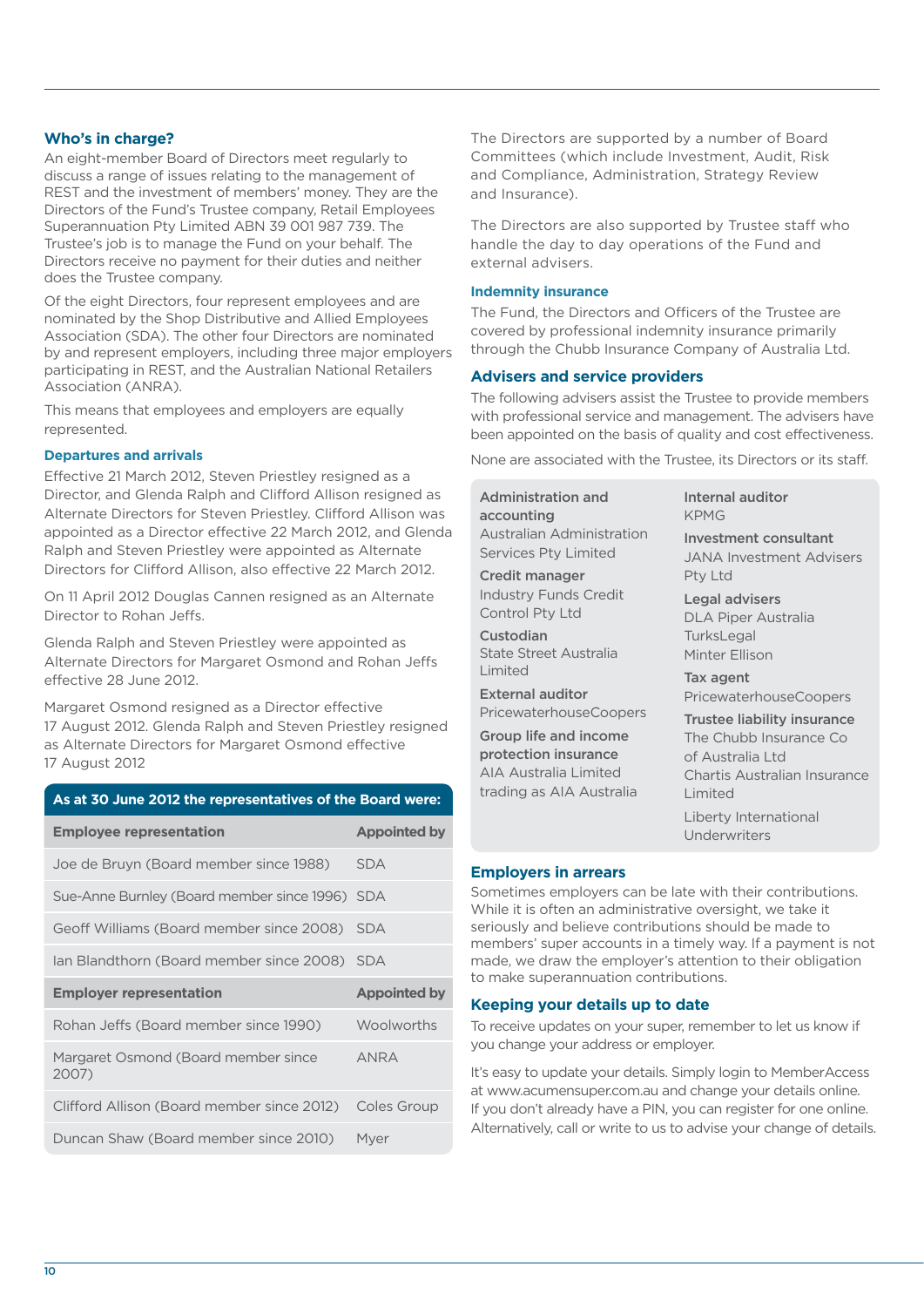If you leave your employer and do not advise Acumen of your intention to roll your benefit out, your benefit may automatically be transferred to REST Personal after 60 days – check your Incorporations by reference material to see if this applies to your plan. You will be able to roll out of REST Personal, if you wish, with no exit fees.

### **Temporary residents**

A temporary resident who is not a citizen of Australia or New Zealand, is only able to withdraw their superannuation benefits under limited conditions of release. Once 6 months has elapsed since the temporary resident departed Australia, or the Visa has ceased to be of effect then the Australian Taxation Office can require the superannuation fund to transfer the account to it as unclaimed moneys. The moneys can be claimed from the Australian Taxation Office by the temporary resident.

If Acumen is required to transfer your superannuation benefit to the Australian Taxation Office, you will not receive an exit statement from Acumen. For more information go to our website.

### **Eligible Rollover Fund (ERF)**

Acumen has a broad power to transfer a member's benefits to another fund, called an Eligible Rollover Fund or ERF. Acumen may roll over your benefits to its ERF if:

- 1. Acumen has attempted to contact you and correspondence has been returned unclaimed (ie you are a 'lost member') and you have an account balance that is insufficient to pay Acumen's fees, or
- 2. Acumen has been advised that you:
	- have left your employer
	- have an account balance that is insufficient to pay Acumen's fees (note that this will change depending on your investment returns relative to your fees), and
	- have not advised Acumen where you would like to roll over your benefits.

Acumen's ERF is AUSfund and you may contact AUSfund as follows: AUSfund

PO Box 2468 Kent Town SA 5071

|     | Phone 1300 361 798         |
|-----|----------------------------|
|     | Email admin@ausfund.net.au |
| Web | www.unclaimedsuper.com.au  |

When your benefits are transferred into an ERF, they may be affected because:

- you will cease to be an Acumen member and will no longer have any insurance cover
- you will become a member of AUSfund and will be subject to its governing rules. If Acumen can provide AUSfund with your contact details, AUSfund will send you its Product Disclosure Statement (PDS)
- AUSfund is required to 'member protect' your benefits. Generally, this means you will not be charged administration fees if your investment returns are insufficient to cover the cost, however, government taxes are still deducted
- AUSfund will invest your benefits in a diversified investment strategy, which may provide lower returns than the investment option(s) in which your account is invested in Acumen.

### **Compliments and complaints**

If you have a compliment, we would love to hear from you. If you have a concern or complaint, please contact us straight away. We will make every effort to resolve your problem quickly. You can make a formal complaint to Acumen online or by phone, email or letter noting that you wish to lodge a complaint.

### **To lodge a complaint online**

Visit our website www.acumensuper.com.au and click on 'Contact us' and 'Concerns and Complaints' and follow the instructions.

### **To lodge a complaint by phone**

Call us on 1300 305 779 between 8am and 6pm AEST weekdays.

#### **To lodge a complaint by letter**

Please address your concerns to:

The Trustee Services Officer Acumen Super Locked Bag 5037, Parramatta NSW 2124

Please write 'Complaint' on the envelope and the letter.

Acumen is required to consider your complaint or dispute within 90 days of receiving it. However, in some circumstances it may not be possible to resolve the issue within this period. If the Trustee fails to respond to you within 90 days, or you are not satisfied with the outcome, you may be able to seek an independent ruling from the Superannuation Complaints Tribunal (SCT).

### **Superannuation Complaints Tribunal (SCT)**

The SCT is an independent body set up by the Federal Government to settle certain disputes between members and their super funds. The SCT can only become involved after the Trustee's efforts at reaching agreement have failed (i.e. you must first use Acumen's dispute procedures). While sincere attempts will be made to help resolve differences between members and funds, in some instances the SCT may need to make a binding ruling. The SCT does not charge members for its service and can be contacted on 1300 884 114.